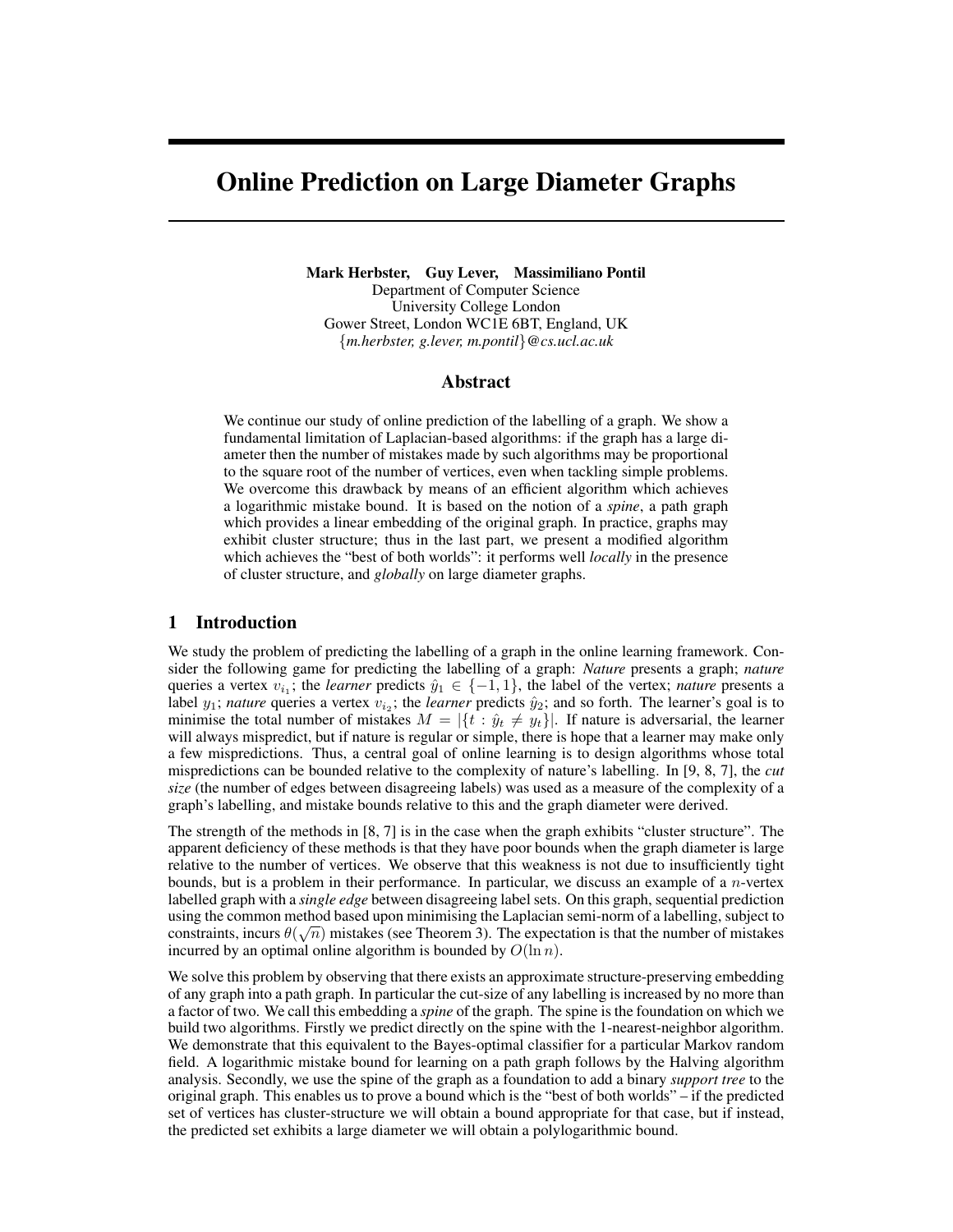Previous work. The seminal approach to semi-supervised learning over graphs in [3] is to predict with a labelling which is consistent with a minimum label-separating cut. More recently, the graph Laplacian has emerged as a key object in semi-supervised learning, for example the semi-norm induced by the Laplacian is commonly either directly minimised subject to constraints, or used as a regulariser [14, 2]. In [8, 7] the online graph labelling problem was studied. An aim of those papers was to provide a natural interpretation of the bound on the cumulative mistakes of the kernel perceptron when the kernel is the pseudoinverse of the graph Laplacian – bounds in this case being relative to the cut and (resistance) diameter of the graph. In this paper we necessarily build directly on the very recent results in [7] as those results depend on the resistance diameter of the predicted vertex set as opposed to the whole graph [8]. The online graph labelling problem is also studied in [13], and here the graph structure is not given initially. A slightly weaker logarithmic bound for the online graph labelling problem has also been independently derived via a connection to an online routing problem in the very recent [5].

# 2 Preliminaries

We study the process of predicting a labelling defined on the vertices of a graph. Following the classical *online learning* framework, a sequence of labelled vertices  $\{(v_{i_1}, y_1), (v_{i_2}, y_2), \dots\}$ , the *trial sequence*, is presented to a learning algorithm such that, on sight of each vertex  $v_{i_t}$ , the learner makes a prediction  $\hat{y}_t$  for the label value, after which the correct label is revealed. This feedback information is then used by the learning algorithm to improve its performance on further examples. We analyse the performance of a learning algorithm in the mistake bound framework  $[12]$  – the aim is to minimise the maximum possible cumulative number of mistakes made on the training sequence.

A graph  $G = (V, E)$  is a collection of vertices  $V = \{v_1, \ldots, v_n\}$  joined by connecting (possibly weighted) edges. Denote  $i \sim j$  whenever  $v_i$  and  $v_j$  are connected so that  $E = \{(i, j) : i \sim j\}$  is the set of unordered pairs of connected vertex indices. Associated with each edge  $(i, j) \in E$  is a weight  $A_{ij}$ , so that A is the  $n \times n$  symmetric *adjacency matrix*. We say that G is *unweighted* if  $A_{ij} = 1$ for every  $(i, j) \in E$  and is 0 otherwise. In this paper, we consider only *connected* graphs – that is, graphs such that there exists a path between any two vertices. The *Laplacian* G of a graph G is the  $n \times n$  matrix  $G = D - A$ , where D is the diagonal *degree matrix* such that  $D_{ii} = \sum_j A_{ij}$ . The quadratic form associated with the Laplacian relates to the *cut size* of graph labellings.

**Definition 1.** *Given a labelling*  $u \in \mathbb{R}^n$  *of*  $\mathcal{G} = (V, E)$  *we define the cut size of*  $u$  *by* 

$$
\Phi_{\mathcal{G}}(\boldsymbol{u}) = \frac{1}{4} \boldsymbol{u}^T \boldsymbol{G} \boldsymbol{u} = \frac{1}{4} \sum_{(i,j) \in E} A_{ij} (u_i - u_j)^2.
$$
 (1)

In particular, if  $u \in \{-1,1\}^n$  we say that a cut occurs on edge  $(i,j)$  if  $u_i \neq u_j$  and  $\Phi_{\mathcal{G}}(u)$  measures *the number of cuts.*

We evaluate the performance of prediction algorithms in terms of the cut size and the *resistance diameter* of the graph. There is an established natural connection between graphs and resistive networks where each edge  $(i, j) \in E$  is viewed as a resistor with resistance  $1/A_{ij}$  [4]. Thus the *effective resistance*  $r_G(v_i, v_j)$  between vertex  $v_i$  and  $v_j$  is the potential difference needed to induce a unit current flow between  $v_i$  and  $v_j$ . The effective resistance may be computed by the formula [11]

$$
r_{\mathcal{G}}(v_i, v_j) = (\mathbf{e}_i - \mathbf{e}_j)^T \mathbf{G}^+(\mathbf{e}_i - \mathbf{e}_j),
$$
\n(2)

where "+" denotes the pseudoinverse and  $e_1, \ldots, e_n$  are the canonical basis vectors of  $\mathbb{R}^n$ . The resistance diameter of a graph  $R_{\mathcal{G}} := \max_{v_i, v_j \in V} r_{\mathcal{G}}(v_i, v_j)$  is the maximum effective resistance between any pair of vertices on the graph.

#### 3 Limitations of online minimum semi-norm interpolation

As we will show, it is possible to develop online algorithms for predicting the labelling of a graph which have a mistake bound that is a logarithmic function of the number of vertices. Conversely, we first highlight a deficiency in a standard Laplacian based method for predicting a graph labelling.

Given a partially labelled graph  $G = (V, E)$  with  $|V| = n -$  that is, such that for some  $\ell \leq n$ ,  $y_\ell \in \{-1, 1\}^{\ell}$  is a labelling defined on the  $\ell$  vertices  $V_\ell = \{v_{i_1}, v_{i_2}, \dots, v_{i_\ell}\}$  – the *minimum semi-norm interpolant* is defined by

$$
\bar{\mathbf{y}} = \operatorname{argmin}\{\mathbf{u}^T\mathbf{G}\mathbf{u} : \mathbf{u} \in \mathbb{R}^n, u_{i_k} = y_k, k = 1, \ldots, \ell\}.
$$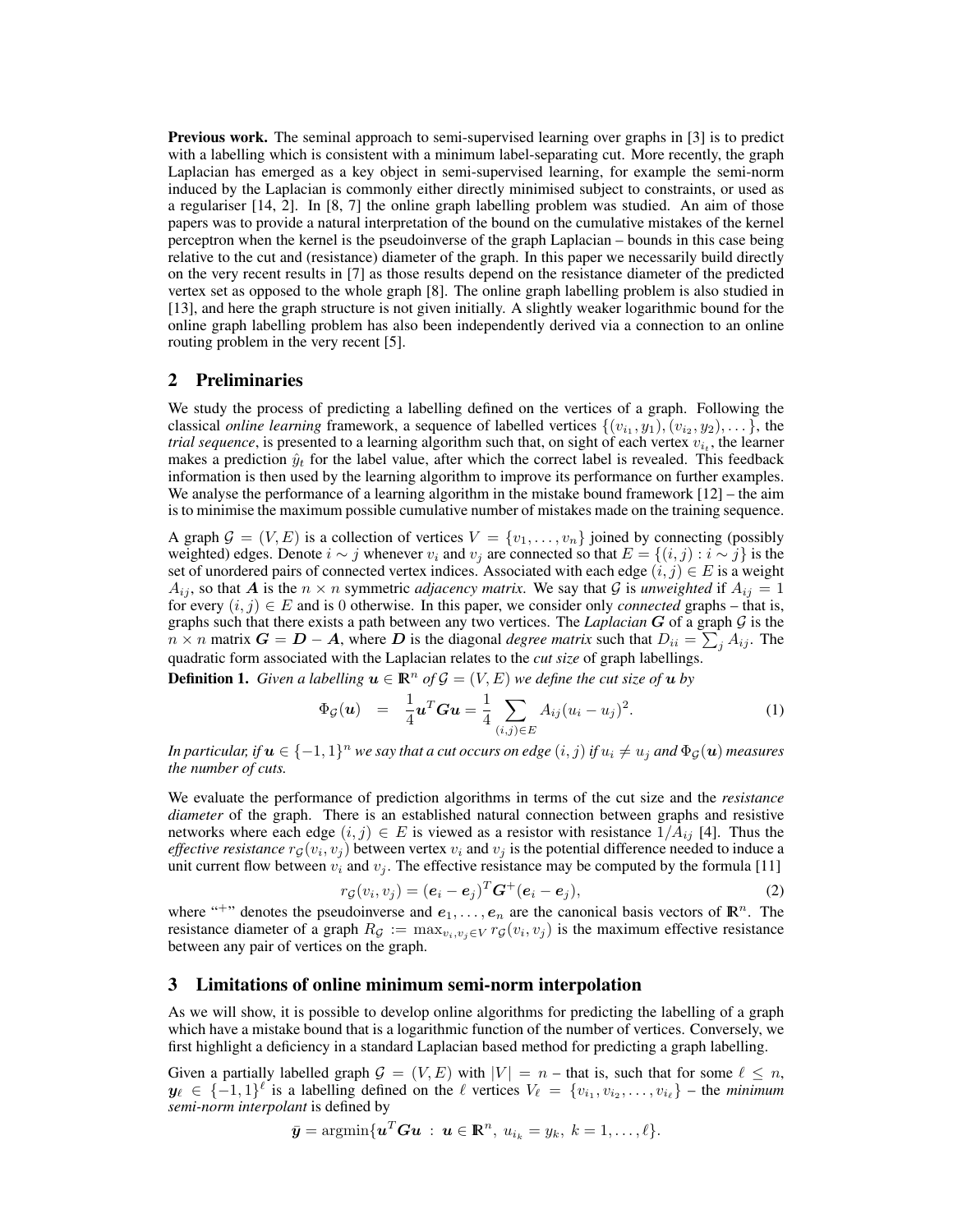We then predict using  $\hat{y}_i = \text{sgn}(\bar{y}_i)$ , for  $i = 1, \dots, n$ .

The common justification behind the above learning paradigm  $[14, 2]$  is that minimizing the cut  $(1)$ encourages neighbouring vertices to be similarly labelled. However, we now demonstrate that in the online setting such a regime will perform poorly on certain graph constructions – there exists a trial sequence on which the method will make at least  $\theta(\sqrt{n})$  mistakes.

Definition 2. *An octopus graph of size* d *is defined to be* d *path graphs (the tentacles) of length* d *(that is, with* d + 1 *vertices) all adjoined at a common end vertex, to which a further single head vertex is attached, so that*  $n = |V| = d^2 + 2$ . This corresponds to the graph  $\mathcal{O}_{1,d,d}$  discussed in [8].

**Theorem 3.** Let  $\mathcal{G} = (V, E)$  be an octopus graph of size d and  $\mathbf{y} = (y_1, \ldots, y_{|V|})$  the labelling *such that*  $y_i = 1$  *if*  $v_i$  *is the head vertex and*  $y_i = -1$  *otherwise. There exists a trial sequence for* which online minimum semi-norm interpolation makes  $\theta(\sqrt{|V|})$  mistakes.

*Proof.* Let the first query vertex be the head vertex, and let the end vertex of a tentacle be queried at each subsequent trial. We show that this strategy forces at least  $d$  mistakes. The solution to the minimum semi-norm interpolation with boundary values problem is precisely the *harmonic solution* [4]  $\bar{y}$  (that is, for every unlabeled vertex  $v_j$ ,  $\sum_{i=1}^n A_{ij} (\bar{y}_i - \bar{y}_j) = 0$ ). If the graph is connected  $\bar{y}$  is unique and the graph labelling problem is identical to that of identifying the potential at each vertex of a resistive network defined on the graph where each edge corresponds to a resistor of 1 unit; the harmonic principle corresponds to Kirchoff's current law in this case. Using this analogy, suppose that the end points of  $k < d$  tentacles are labelled and that the end vertex  $v_q$  of an unlabelled tentacle is queried. Suppose a current of  $k\lambda$  flows from the head to the body of the graph. By Kirchoff's law, a current of  $\lambda$  flows along each labelled tentacle (in order to obey the harmonic principle at every vertex it is clear that no current flows along the unlabelled tentacles). By Ohm's law  $\lambda = \frac{2}{d+k}$ . Minimum semi-norm interpolation therefore results in the solution

$$
\bar{y}_q = 1 - \frac{2k}{d+k} \ge 0 \text{ iff } k \le d.
$$

Hence the minimum semi-norm solution predicts incorrectly whenever  $k < d$  and the algorithm makes at least d mistakes.  $\Box$ 

The above demonstrates a limitation in the method of online Laplacian minimum semi-norm interpolation for predicting a graph labelling – the mistake bound can be proportional to the square root of the number of data points. We solve these problems in the following section.

#### 4 A linear graph embedding

We demonstrate a method of embedding data represented as a connected graph  $\mathcal G$  into a path graph, we call it a *spine* of G, which partially preserves the structure of G. Let  $\mathbb{P}_n$  be the set of path graphs with n vertices. We would like to find a path graph with the same vertex set as  $\mathcal{G}$ , which solves

$$
\min_{\mathcal{P} \in \mathbb{P}_n} \max_{\bm{u} \in \{-1,1\}^n} \frac{\Phi_{\mathcal{P}}(\bm{u})}{\Phi_{\mathcal{G}}(\bm{u})}.
$$

If a Hamiltonian path  $H$  of  $G$  (a path *on*  $G$  which visits each vertex precisely once) exists, then the approximation ratio is  $\frac{\Phi_H(u)}{\Phi_G(u)} \leq 1$ . The problem of finding a Hamiltonian path is NP-complete however, and such a path is not guaranteed to exist. As we shall see, a spine  $S$  of  $G$  may be found efficiently and satisfies  $\frac{\Phi_{\mathcal{S}}(\boldsymbol{u})}{\Phi_{\mathcal{G}}(\boldsymbol{u})} \leq 2$ .

We now detail the construction of a spine of a graph  $\mathcal{G} = (V, E)$ , with  $|V| = n$ . Starting from any node, G is traversed in the manner of a *depth-first search* (that is, each vertex is fully explored before backtracking to the last unexplored vertex), and an ordered list  $V_{\mathcal{L}} = \{v_{l_1}, v_{l_2}, \dots, v_{l_{2m+1}}\}$ of the vertices  $(m \leq |E|)$  in the order that they are visited is formed, allowing repetitions when a vertex is visited more than once. Note that each edge in  $E_{\mathcal{G}}$  is traversed no more than twice when forming  $V_{\mathcal{L}}$ . Define an edge multiset  $E_{\mathcal{L}} = \{(l_1, l_2), (l_2, l_3), \ldots, (l_{2m}, l_{2m+1})\}$  – the set of pairs of consecutive vertices in  $V_{\mathcal{L}}$ . Let u be an arbitrary labelling of G and denote, as usual,  $\Phi_{\mathcal{G}}(u) = \frac{1}{4} \sum_{(i,j) \in E_{\mathcal{G}}}(u_i - u_j)^2$  and  $\Phi_{\mathcal{L}}(u) = \frac{1}{4} \sum_{(i,j) \in E_{\mathcal{L}}}(u_i - u_j)^2$ . Since the multiset  $E_{\mathcal{L}}$ contains every element of  $E_{\mathcal{G}}$  no more than twice,  $\Phi_{\mathcal{L}}(\bm{u}) \leq 2 \Phi_{\mathcal{G}}(\bm{u}).$ 

We then take any subsequence  $V'_\mathcal{L}$  of  $V_\mathcal{L}$  containing every vertex in V exactly once. A spine  $S = (V, E<sub>S</sub>)$  is a graph formed by connecting each vertex in V to its immediate neighbours in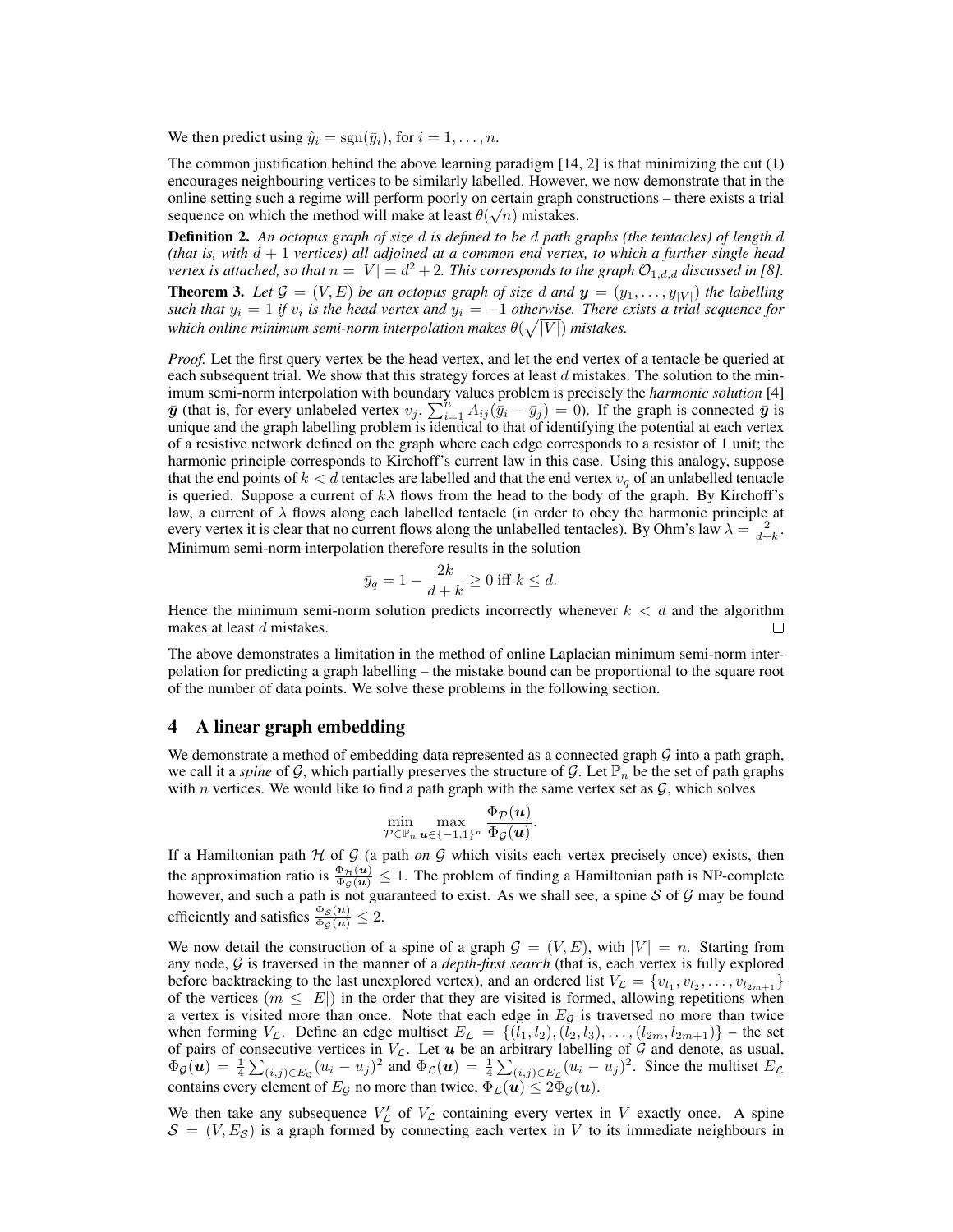the subsequence  $V'_\mathcal{L}$  with an edge. Since a cut occurs between connected vertices  $v_i$  and  $v_j$  in S only if a cut occurs on some edge in  $E_{\mathcal{L}}$  located between the corresponding vertices in the list  $V_{\mathcal{L}}$ we have

$$
\Phi_{\mathcal{S}}(\boldsymbol{u}) \leq \Phi_{\mathcal{L}}(\boldsymbol{u}) \leq 2\Phi_{\mathcal{G}}(\boldsymbol{u}).\tag{3}
$$

Thus we have reduced the problem of learning the cut on a generic graph to that of learning the cut on a path graph. In the following we see that 1-nearest neighbour (1-NN) algorithm is a Bayes optimal algorithm for this problem. Note that the 1-NN algorithm does not perform well on general graphs; on the octopus graph discussed above, for example, it can make at least  $\theta(\sqrt{n})$  mistakes, and even  $\theta(n)$  mistakes on a related graph construction [8].

## 5 Predicting with a spine

We consider implementing the 1-NN algorithm on a path graph and demonstrate that it achieves a mistake bound which is logarithmic in the length of the line. Let  $\mathcal{G} = (V, E)$  be a path graph, where  $V = \{v_1, v_2, \ldots, v_n\}$  is the set of vertices and  $E = \{(1, 2), (2, 3), \ldots, (n - 1, n)\}$ . The nearest neighbour algorithm, in the standard online learning framework described above, attempts to predict a graph labelling by producing, for each query vertex  $v_{i_t}$ , the prediction  $\hat{y}_t$  which is consistent with the label of the closest labelled vertex (and predicts randomly in the case of a tie).

Theorem 4. *Given the task of predicting the labelling of any unweighted,* n*-vertex path graph* P *in the online framework, the number of mistakes,* M*, incurred by the 1-NN algorithm satisfies*

$$
M \leq \Phi_{\mathcal{P}}(\boldsymbol{u}) \log_2\left(\frac{n-1}{\Phi_{\mathcal{P}}(\boldsymbol{u})}\right) + \frac{\Phi_{\mathcal{P}}(\boldsymbol{u})}{\ln 2} + 1, \tag{4}
$$

where  $u \in \{-1,1\}^n$  is any labelling consistent with the trial sequence.

*Proof.* We shall prove the result by noting that the *Halving algorithm* [1] (under certain conditions on the probabilities assigned to each hypothesis) implements the nearest neighbour algorithm on a path graph. Given any input space X and finite binary concept class  $C \subset \{-1,1\}^{|X|}$ , the Halving algorithm learns any target concept  $c^* \in \mathcal{C}$  as follows. Each *hypothesis*  $c \in \mathcal{C}$  is given an associated probability  $p(c)$ . A sequence of labelled examples  $\{(x_1, y_1), \ldots, (x_{t-1}, y_{t-1})\} \subset X \times \{-1, 1\}$ , is revealed in accordance with the usual online framework. Let  $\mathcal{F}_t$  be the set of feasible hypotheses at trial t;  $\mathcal{F}_t = \{c : c(x_s) = y_s \; \forall s < t\}$ . Given an unlabelled example  $x_t \in X$  at trial t the predicted label  $\hat{y}_t$  is that which agrees with the *majority vote* – that is, such that  $\frac{\sum_{c \in \mathcal{F}_t, c(x_t) = \hat{y}_t} p(c)}{\sum_{c} p(c)}$  $\frac{\sum_{c \in \mathcal{F}_t} p(c)}{\sum_{c \in \mathcal{F}_t} p(c)} > \frac{1}{2}$  (and it predicts randomly if this is equal to  $\frac{1}{2}$ . It is well known [1] that the Halving algorithm makes at most  $M_H$  mistakes with

$$
M_H \le \log_2\left(\frac{1}{p(c^*)}\right). \tag{5}
$$

We now define a probability distribution over the space of all labellings  $u \in \{-1,1\}^n$  of  $P$  such that the Halving algorithm with these probabilities implements the nearest neighbour algorithm. Let a cut occur on any given edge with probability  $\alpha$ , independently of all other cuts; Prob $(u_{i+1} \neq u_i) = \alpha$  $\forall i$  < n. The position of all cuts fixes the labelling up to flipping every label, and each of these two resulting possible arrangements are equally likely. This recipe associates with each possible labelling  $u \in \{-1,1\}^n$  a probability  $p(u)$  which is a function of the labelling's cut size

$$
p(\mathbf{u}) = \frac{1}{2} \alpha^{\Phi_{\mathcal{P}}(\mathbf{u})} (1 - \alpha)^{n-1 - \Phi_{\mathcal{P}}(\mathbf{u})}.
$$
 (6)

This induces a full joint probability distribution on the space of vertex labels. In fact (6) is a *Gibbs measure* and as such defines a *Markov random field* over the space of vertex labels [10]. The mass function  $p$  therefore satisfies the Markov property

$$
p(u_i = \gamma \mid u_j = \gamma_j \ \forall j \neq i) = p(u_i = \gamma \mid u_j = \gamma_j \ \forall j \in N_i), \tag{7}
$$

where here  $N_i$  is the set of vertices neighbouring  $v_i$  – those connected to  $v_i$  by an edge. We will give an equivalent Markov property which allows a more general conditioning to reduce to that over *boundary vertices*.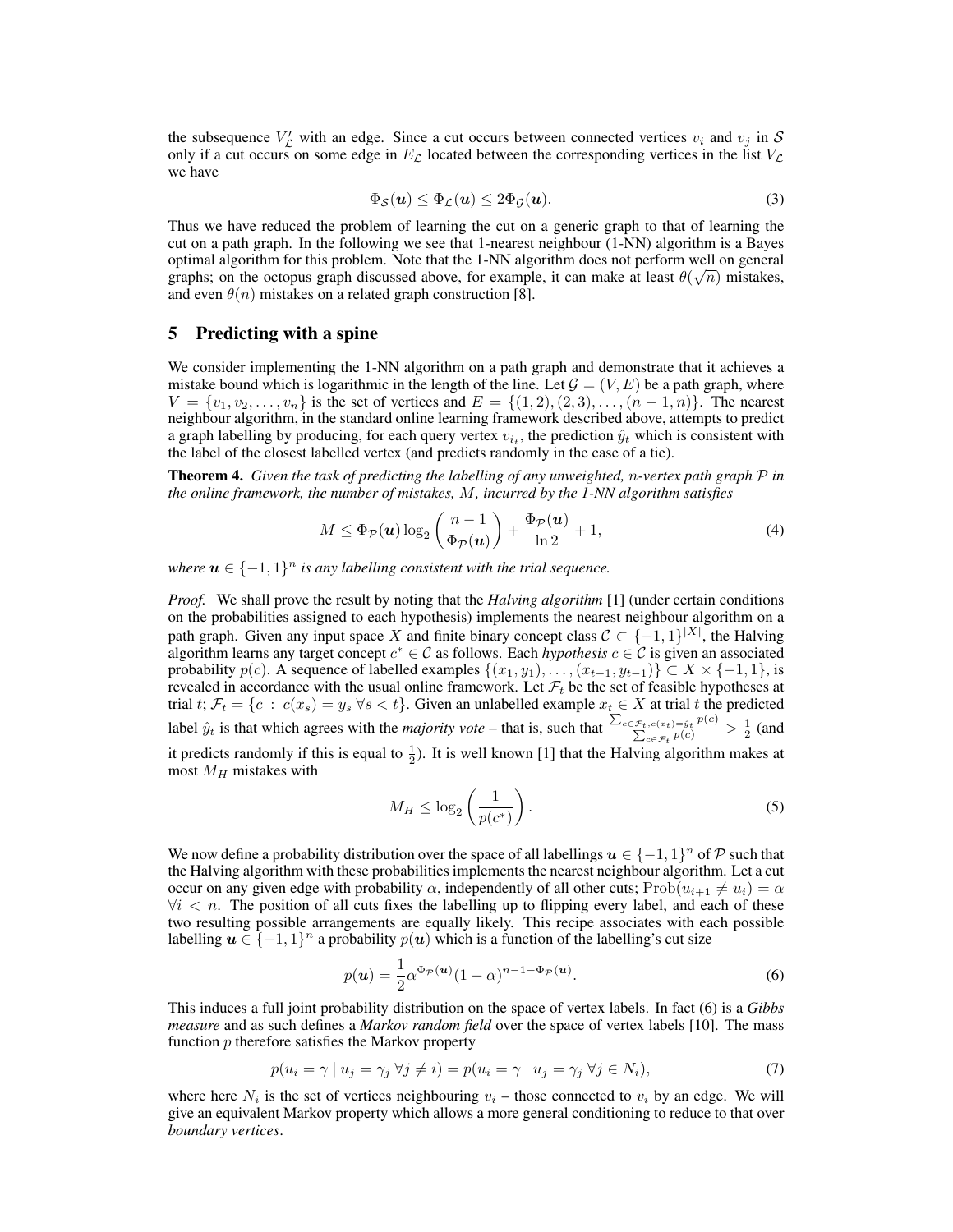**Definition 5.** Given a path graph  $\mathcal{P} = (V, E)$ , a set of vertices  $V' \subset V$  and a vertex  $v_i \in V$ , we define the boundary vertices  $v_\ell, v_r$  (either of which may be vacuous) to be the two vertices in  $V'$  that are closest to  $v_i$  in each direction along the path; its nearest neighbours in each direction.

The distribution induced by (6) satisfies the following Markov property; given a partial labelling of P defined on a subset  $V' \subset V$ , the label of any vertex  $v_i$  is independent of all labels on  $V'$  except those on the vertices  $v_{\ell}, v_r$  (either of which could be vacuous)

$$
p(u_i = \gamma \mid u_j = \gamma_j, \ \forall j : v_j \in V') \quad = \quad p(u_i = \gamma \mid u_\ell = \gamma_\ell, \ u_r = \gamma_r). \tag{8}
$$

Given the construction of the probability distribution formed by independent cuts on graph edges, we can evaluate conditional probabilities. For example,  $p(u_i = \gamma | u_k = \gamma)$  is the probability of an even number of cuts between vertex  $v_j$  and vertex  $v_k$ . Since cuts occur with probability  $\alpha$  and there are  $\binom{|k-j|}{s}$  possible arrangements of s cuts we have

$$
p(u_j = \gamma \mid u_k = \gamma) = \sum_{s \text{ even}} \binom{|k-j|}{s} \alpha^s (1-\alpha)^{|k-j|-s} = \frac{1}{2} (1 + (1-2\alpha)^{|k-j|}).\tag{9}
$$

Likewise we have that

$$
p(u_j \neq \gamma \mid u_k = \gamma) = \sum_{s \text{ odd}} { |k - j| \choose s} \alpha^s (1 - \alpha)^{|k - j| - s} = \frac{1}{2} (1 - (1 - 2\alpha)^{|k - j|}). \tag{10}
$$

Note also that for any single vertex we have  $p(u_i = \gamma) = \frac{1}{2}$  for  $\gamma \in \{-1, 1\}$ .

Lemma 6. *Given the task of predicting the labelling of an* n*-vertex path graph online, the Halving algorithm, with a probability distribution over the labellings defined as in (6) and such that*  $0 <$  $\alpha < \frac{1}{2}$ , implements the nearest neighbour algorithm.

*Proof.* Suppose that  $t - 1$  trials have been performed so that we have a partial labelling of a subset  $V' \subset V$ ,  $\{ (v_{i_1}, y_1), (v_{i_2}, y_2), \ldots, (v_{i_{t-1}}, y_{t-1}) \}$ . Suppose the label of vertex  $v_{i_t}$  is queried so that the Halving algorithm makes the following prediction  $\hat{y}_t$  for vertex  $v_{i_t}$ :  $\hat{y}_t = y$  if  $p(u_{i_t} = y | u_{i_j} =$  $y_j \forall 1 \leq j < t$ )  $> \frac{1}{2}$ ,  $\hat{y}_t = -y$  if  $p(u_{i_t} = y \mid u_{i_j} = y_j \forall 1 \leq j < t) < \frac{1}{2}$  (and predicts randomly if this probability is equal to  $\frac{1}{2}$ ). We first consider the case where the conditional labelling includes vertices on both sides of  $v_{i_t}$ . We have, by (8), that

$$
p(u_{i_t} = y \mid u_{i_j} = y_j \forall 1 \le j < t) = p(u_{i_t} = y \mid u_\ell = y_{\tau(\ell)}, u_r = y_{\tau(r)})
$$
\n
$$
= \frac{p(u_\ell = y_{\tau(\ell)} \mid u_r = y_{\tau(r)}, u_{i_t} = y)p(u_r = y_{\tau(r)}, u_{i_t} = y)}{p(u_\ell = y_{\tau(\ell)}, u_r = y_{\tau(r)})}
$$
\n
$$
= \frac{p(u_\ell = y_{\tau(\ell)} \mid u_{i_t} = y)p(u_r = y_{\tau(r)} \mid u_{i_t} = y)}{p(u_\ell = y_{\tau(\ell)} \mid u_r = y_{\tau(r)})}
$$
\n(11)

where  $v_\ell$  and  $v_r$  are the boundary vertices and  $\tau(\ell)$  and  $\tau(r)$  are trials at which vertices  $v_\ell$  and  $v_r$ are queried, respectively. We can evaluate the right hand side of this expression using (9, 10). To show equivalence with the nearest neighbour method whenever  $\alpha < \frac{1}{2}$ , we have from (9, 10, 11)

$$
p(u_{i_t} = y \mid u_\ell = y, u_r \neq y) = \frac{(1 + (1 - 2\alpha)^{|\ell - i_t|})(1 - (1 - 2\alpha)^{|\tau - i_t|})}{2(1 - (1 - 2\alpha)^{|\ell - r|})}
$$

which is greater than  $\frac{1}{2}$  if  $|\ell - i_t| < |r - i_t|$  and less than  $\frac{1}{2}$  if  $|\ell - i_t| > |r - i_t|$ . Hence, this produces predictions exactly in accordance with the nearest neighbour scheme. We also have more simply that for all  $i_t$ ,  $\ell$  and  $r$  and  $\alpha < \frac{1}{2}$ 

$$
p(u_{i_t} = y | u_\ell = y, u_r = y) > \frac{1}{2}
$$
, and  $p(u_{i_t} = y | u_\ell = y) > \frac{1}{2}$ .

This proves the lemma for all cases.

A direct application of the Halving algorithm mistake bound (5) now gives

$$
M \leq \log_2\left(\frac{1}{p(u)}\right) = \log_2\left(\frac{2}{\alpha^{\Phi_{\mathcal{P}}(u)}(1-\alpha)^{n-1-\Phi_{\mathcal{P}}(u)}}\right)
$$

 $\Box$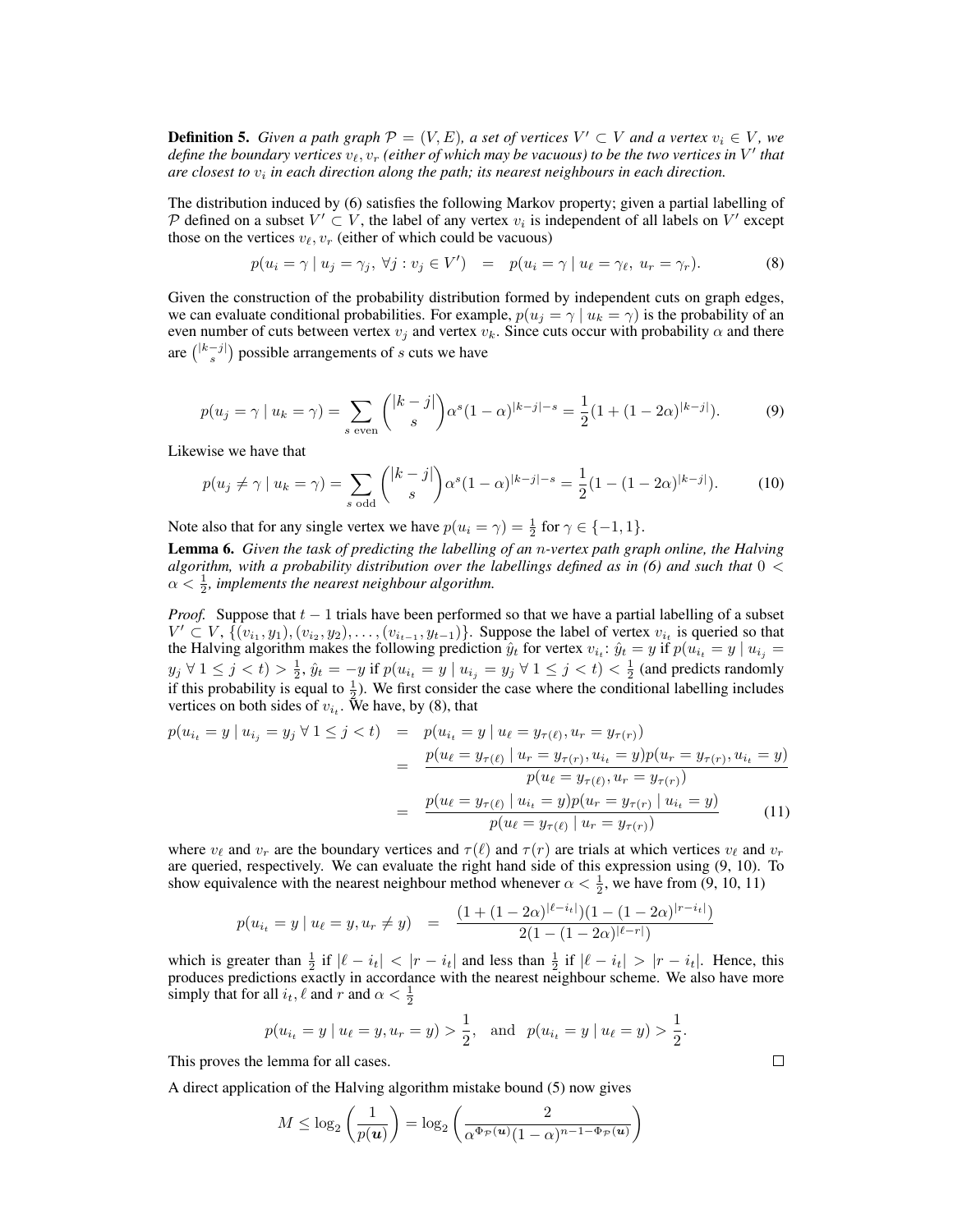where u is any labelling consistent with the trial sequence. We choose  $\alpha = \min(\frac{\Phi_{\mathcal{P}}(u)}{n-1}, \frac{1}{2})$  (note that the bound is vacuous when  $\frac{\Phi_P(u)}{n-1} > \frac{1}{2}$  since M is necessarily upper bounded by n) giving

$$
M \leq \Phi_{\mathcal{P}}(\mathbf{u}) \log_2\left(\frac{n-1}{\Phi_{\mathcal{P}}(\mathbf{u})}\right) + (n-1 - \Phi_{\mathcal{P}}(\mathbf{u})) \log_2\left(1 + \frac{\Phi_{\mathcal{P}}(\mathbf{u})}{n-1 - \Phi_{\mathcal{P}}(\mathbf{u})}\right) + 1
$$
  

$$
\leq \Phi_{\mathcal{P}}(\mathbf{u}) \log_2\left(\frac{n-1}{\Phi_{\mathcal{P}}(\mathbf{u})}\right) + \frac{\Phi_{\mathcal{P}}(\mathbf{u})}{\ln 2} + 1.
$$

This proves the theorem.

The nearest neighbour algorithm can predict the labelling of any graph  $\mathcal{G} = (V, E)$ , by first transferring the data representation to that of a spine  $S$  of  $G$ , as presented in Section 4. We now apply the above argument to this method and immediately deduce our first main result.

Theorem 7. *Given the task of predicting the labelling of any unweighted, connected,* n*-vertex graph* G = (V, E) *in the online framework, the number of mistakes,* M*, incurred by the nearest neighbour algorithm operating on a spine* S *of* G *satisfies*

$$
M \le 2\Phi_{\mathcal{G}}(\boldsymbol{u}) \max\left[0, \log_2\left(\frac{n-1}{2\Phi_{\mathcal{G}}(\boldsymbol{u})}\right)\right] + \frac{2\Phi_{\mathcal{G}}(\boldsymbol{u})}{\ln 2} + 1, \tag{12}
$$

 $\Box$ 

where  $u \in \{-1,1\}^n$  is any labelling consistent with the trial sequence.

*Proof.* Theorem 4 gives bound (4) for predicting on any path, hence  $M \leq \Phi_{\mathcal{S}}(\mathbf{u}) \log_2\left(\frac{n-1}{\Phi_{\mathcal{S}}(\mathbf{u})}\right)$  +  $\frac{\Phi_{\mathcal{S}}(u)}{\ln 2} + 1$ . Since this is an increasing function of  $\Phi_{\mathcal{S}}(u)$  for  $\Phi_{\mathcal{S}}(u) \leq n - 1$  and is vacuous at  $\Phi_S(u) \ge n - 1$  (*M* is necessarily upper bounded by *n*) we upper bound substituting  $\Phi_S(u) \le$  $2\Phi_G(\boldsymbol{u})$  (equation (3)).

We observe that predicting with the spine is a minimax improvement over Laplacian minimal seminorm interpolation. Recall Theorem 3, there we showed that there exists a trial sequence such that Laplacian minimal semi-norm interpolation incurs  $\theta(\sqrt{n})$  mistakes. In fact this trivially generalizes to  $\theta(\sqrt{\Phi_{\mathcal{G}}(u)n})$  mistakes by creating a colony of  $\Phi_{\mathcal{G}}(u)$  octopi then identifying each previously separate head vertex as a single central vertex. The upper bound (12) is smaller than the prior lower bound.

The computational complexity for this algorithm is  $O(|E|+|V| \ln |V|)$  time. We compute the spine in  $O(|E|)$  time by simply listing vertices in the order in which they are first visited during a depthfirst search traversal of G. Using online 1-NN requires  $O(|V| \ln |V|)$  time to predict an arbitrary vertex sequence using a self-balancing binary search tree (e.g., a red-black tree) as the insertion of each vertex into the tree and determination of the nearest left and right neighbour is  $O(\ln |V|)$ .

## 6 Prediction with a binary support tree

The Pounce online label prediction algorithm [7] is designed to exploit cluster structure of a graph  $\mathcal{G} = (V, E)$  and achieves the following mistake bound

$$
M \le \mathcal{N}(X,\rho,r_{\mathcal{G}}) + 4\Phi_{\mathcal{G}}(\boldsymbol{u})\rho + 1,\tag{13}
$$

for any  $\rho > 0$ . Here,  $u \in \mathbb{R}^n$  is any labelling consistent with the trial sequence,  $X =$  $\{v_{i_1}, v_{i_2}, \dots\} \subseteq V$  is the set of inputs and  $\mathcal{N}(X, \rho, r_{\mathcal{G}})$  is a covering number – the minimum number of balls of resistance diameter  $\rho$  (see Section 2) required to cover X. The mistake bound (13) can be preferable to (12) whenever the inputs are sufficiently clustered and so has a cover of small diameter sets. For example, consider two  $(m + 1)$ -cliques, one labeled "+1", one "−1" with cm arbitrary interconnecting edges (c  $\geq$  1) here the bound (12) is vacuous while (13) is  $M \leq 8c+3$ (with  $\rho = \frac{2}{m}$ ,  $\mathcal{N}(X, \rho, r_g) = 2$ , and  $\Phi_g(u) = cm$ ). An input space V may have both local cluster structure yet have a large diameter. Imagine a "universe" such that points are distributed into many dense clusters such that some sets of clusters are tightly packed but overall the distribution is quite diffuse. A given "problem"  $X \subseteq V$  may then be centered on a few clusters or alternatively encompass the entire space. Thus, for practical purposes, we would like a prediction algorithm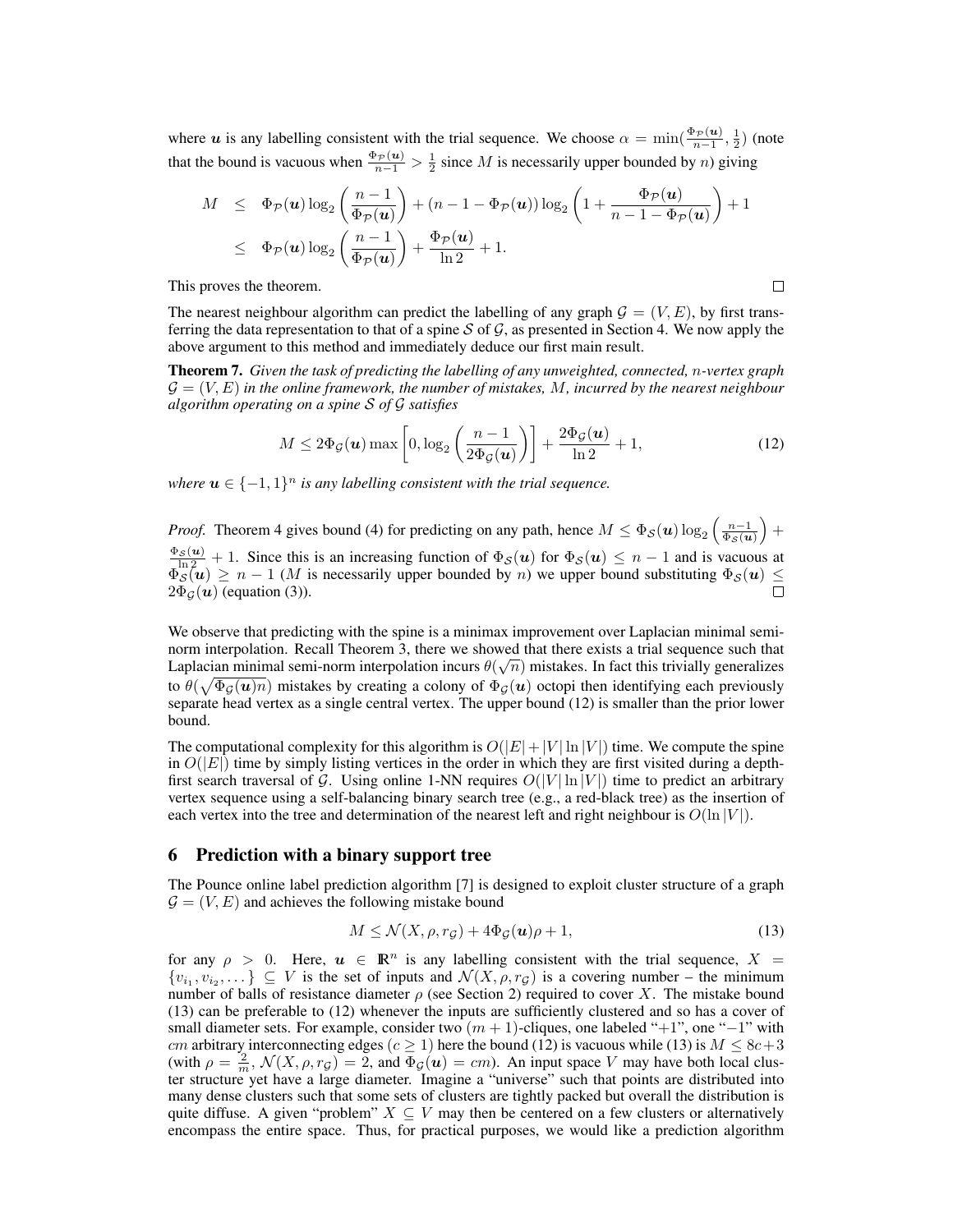which achieves the "best of both worlds", that is a mistake bound which is no greater, in order of magnitude, than the maximum of (12) and (13). The rest of this paper is directed toward this goal.

We now introduce the notion of binary support tree, formalise the Pounce method in the support tree setting and then prove the desired result.

**Definition 8.** *Given a graph*  $\mathcal{G} = (V, E)$ *, with*  $|V| = n$ *, and spine S, we define a binary support tree of* G *to be any binary tree*  $\mathcal{T} = (V_\mathcal{T}, E_\mathcal{T})$  *of least possible depth, D, whose leaves are the vertices of*  $S$ *, in order. Note that*  $D < log_2(n) + 1$ *.* 

We show that there is a weighting of the support tree which ensures that the resistance diameter of the support tree is small, but also such that any labelling of the leaf vertices can be extended to the support tree such that its cut size remains small. This enables effective learning via the support tree. A related construction has been used to build preconditioners for solving linear systems [6].

**Lemma 9.** *Given any spine graph*  $S = (V, E)$  *with*  $|V| = n$ *, and labelling*  $u \in \{-1, 1\}^n$ *, with support tree*  $\mathcal{T} = (V_\mathcal{T}, E_\mathcal{T})$ *, there exists a weighting*  $\mathbf{A}$  *of*  $\mathcal{T}$ *, and a labelling*  $\bar{\mathbf{u}} \in [-1, 1]^{|\mathcal{V}_\mathcal{T}|}$ *of*  $\overline{T}$  *such that*  $\overline{u}$  *and*  $u$  *are identical on*  $V$ ,  $\Phi_{\mathcal{I}}(\overline{u}) < \Phi_{\mathcal{S}}(u)$  *and*  $R_{\mathcal{I}} \leq (\log_2 n + 1)(\log_2 n +$  $4)(\log_2(\log_2 n + 2))^2$ .

*Proof.* Let  $v_r$  be the root vertex of T. Suppose each edge  $(i, j) \in E_T$  has a weight  $A_{ij}$ , which is a function of the edge's depth  $d = \max\{d_{\mathcal{T}}(v_i, v_r), d_{\mathcal{T}}(v_j, v_r)\}, A_{ij} = W(d)$  where  $d_{\mathcal{T}}(v, v')$ is the number of edges in the shortest path from v to v'. Consider the unique labelling  $\bar{u}$  such that, for  $1 \leq i \leq n$  we have  $\bar{u}_i = u_i$  and such that for every other vertex  $v_p \in V_{\mathcal{T}}$ , with child vertices  $v_{c_1}, v_{c_2}$ , we have  $\bar{u}_p = \frac{\bar{u}_{c_1} + \bar{u}_{c_2}}{2}$ , or  $\bar{u}_p = \bar{u}_c$  in the case where  $v_p$  has only one child,  $v_c$ . Suppose the edges  $(p, c_1), (p, c_2) \in E_T$  are at some depth d in T, and let  $V' \subset V$  correspond to the leaf vertices of T descended from  $v_p$ . Define  $\Phi_{\mathcal{S}}(\boldsymbol{u}_{V'})$  to be the cut of  $\boldsymbol{u}$  restricted to vertices in V'. If  $\bar{u}_{c_1} = \bar{u}_{c_2}$  then  $(\bar{u}_p - \bar{u}_{c_1})^2 + (\bar{u}_p - \bar{u}_{c_2})^2 = 0 \le 2\Phi_{\mathcal{S}}(u_{V'}),$  and if  $\bar{u}_{c_1} \ne \bar{u}_{c_2}$  then  $(\bar{u}_p - \bar{u}_{c_1})^2 + (\bar{u}_p - \bar{u}_{c_2})^2 \leq 2 \leq 2\Phi_{\mathcal{S}}(\boldsymbol{u}_{V'})$ . Hence

$$
W(d) ((\bar{u}_p - \bar{u}_{c_1})^2 + (\bar{u}_p - \bar{u}_{c_2})^2) \le 2W(d)\Phi_{\mathcal{S}}(\boldsymbol{u}_{V'})
$$
\n(14)

(a similar inequality is trivial in the case that  $v_p$  has only one child). Since the sets of leaf descendants of all vertices at depth d form a partition of  $\dot{V}$ , summing (14) first over all parent nodes at a given depth and then over all integers  $d \in [1, D]$  gives

$$
4\Phi_{\mathcal{T}}(\bar{\mathbf{u}}) \le 2\sum_{d=1}^{D} W(d)\Phi_{\mathcal{S}}(\mathbf{u}).
$$
\n(15)

We then choose

$$
W(d) = \frac{1}{(d+1)(\log_2(d+1))^2}
$$
\n(16)

and note that  $\sum_{d=1}^{\infty} \frac{1}{(d+1)(\log_2(d+1))^2} \le \frac{1}{2} + \ln^2 2 \int_2^{\infty} \frac{1}{x \ln^2 x} dx = \frac{1}{2} + \ln 2 < 2$ .

Further, 
$$
R_T = 2 \sum_{d=1}^{D} (d+1) (\log_2 (d+1))^2 \le D(D+3) (\log_2 (D+1))^2
$$
 and so  $D \le \log_2 n + 1$  gives the resistance bound.

**Definition 10.** Given the task of predicting the labelling of an unweighted graph  $\mathcal{G} = (V, E)$  the *augmented Pounce algorithm proceeds as follows: An augmented graph*  $\vec{G} = (\bar{V}, \bar{E})$  *is formed by attaching a binary support tree of*  $\mathcal{G}$ *, with weights defined as in (16), to*  $\mathcal{G}$ *; formally let*  $\mathcal{T} =$  $(V_T, E_T)$  be such a binary support tree of G, then  $\overline{G} = (V_T, E \cup E_T)$ . The Pounce algorithm is *then used to predict the (partial) labelling defined on*  $\overline{G}$ *.* 

Theorem 11. *Given the task of predicting the labelling of any unweighted, connected,* n*-vertex graph*  $\mathcal{G} = (V, E)$  *in the online framework, the number of mistakes, M, incurred by the augmented Pounce algorithm satisfies*

$$
M \le \min_{\rho > 0} \{ \mathcal{N}(X, \rho, r_{\mathcal{G}}) + 12\Phi_{\mathcal{G}}(\boldsymbol{u})\rho \} + 1,\tag{17}
$$

where  $\mathcal{N}(X, \rho, r_{\mathcal{G}})$  is the covering number of the input set  $X = \{v_{i_1}, v_{i_2}, \dots\} \subseteq V$  relative to *the resistance distance*  $r_G$  *of* G *and*  $u \in \mathbb{R}^n$  *is any labelling consistent with the trial sequence. Furthermore,*

$$
M \le 12\Phi_{\mathcal{G}}(\boldsymbol{u})(\log_2 n + 1)(\log_2 n + 4)(\log_2(\log_2 n + 2))^2 + 2.
$$
 (18)